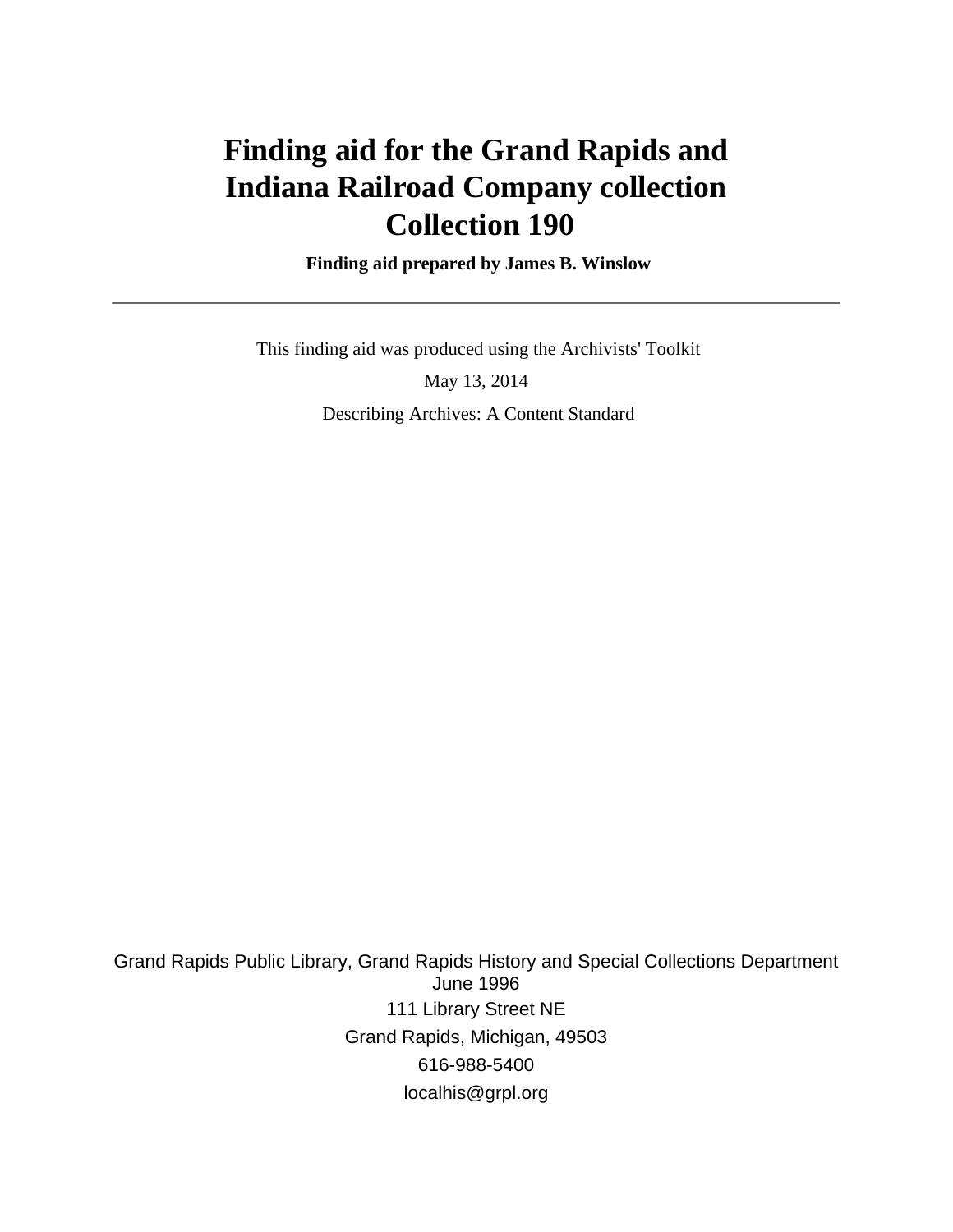# **Table of Contents**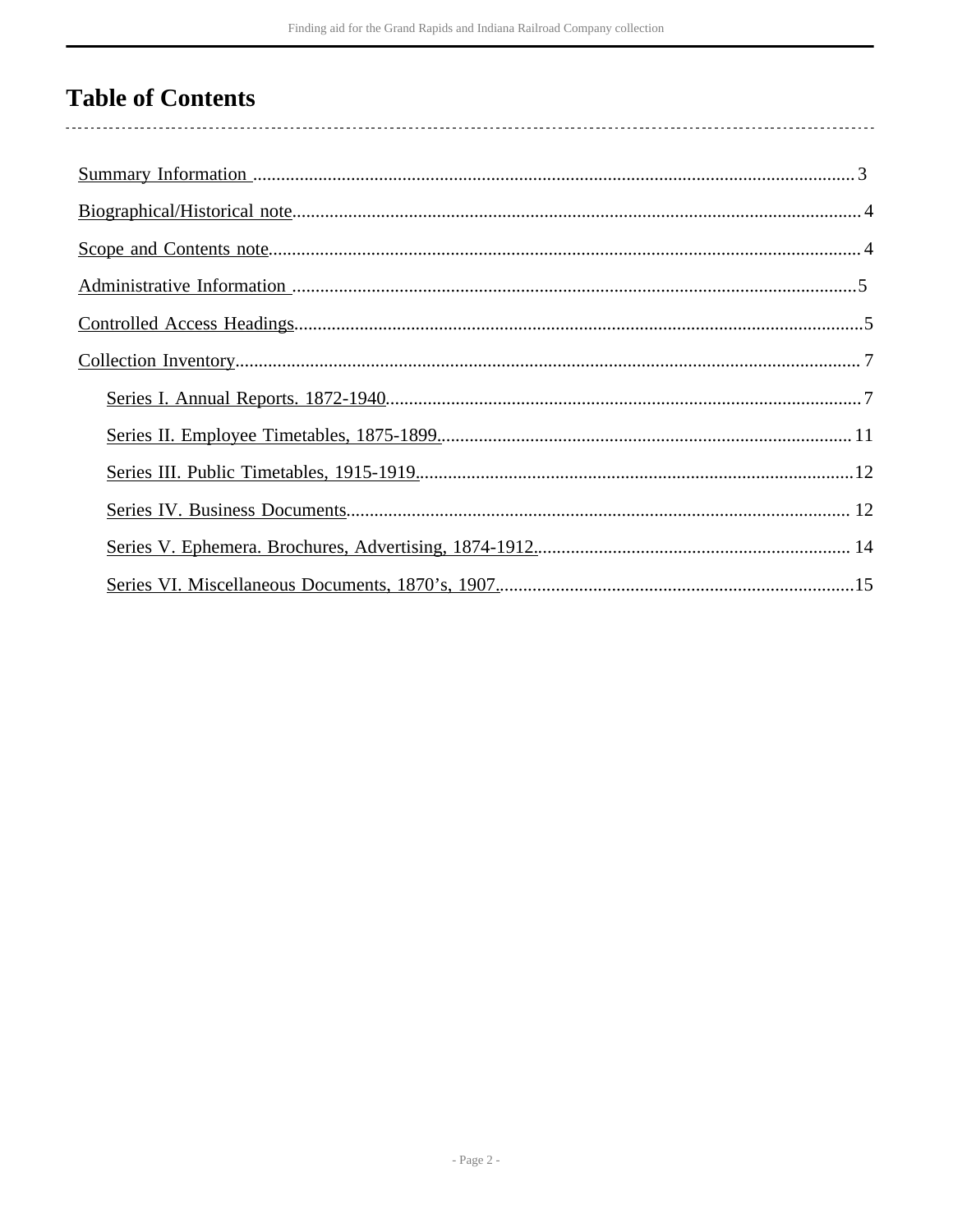# <span id="page-2-0"></span>**Summary Information**

| <b>Repository</b> | Grand Rapids Public Library, Grand Rapids History and Special<br><b>Collections Department</b>                                                                                                                                                                                                                                                                                                                                                                                                                                                                                                                                                                                                                                                                                                                                                                                                                                                                                                                                         |
|-------------------|----------------------------------------------------------------------------------------------------------------------------------------------------------------------------------------------------------------------------------------------------------------------------------------------------------------------------------------------------------------------------------------------------------------------------------------------------------------------------------------------------------------------------------------------------------------------------------------------------------------------------------------------------------------------------------------------------------------------------------------------------------------------------------------------------------------------------------------------------------------------------------------------------------------------------------------------------------------------------------------------------------------------------------------|
| <b>Creator</b>    | Grand Rapids and Indiana Railroad Company.                                                                                                                                                                                                                                                                                                                                                                                                                                                                                                                                                                                                                                                                                                                                                                                                                                                                                                                                                                                             |
| <b>Creator</b>    | Grand Rapids and Indiana Railway Company.                                                                                                                                                                                                                                                                                                                                                                                                                                                                                                                                                                                                                                                                                                                                                                                                                                                                                                                                                                                              |
| <b>Title</b>      | Grand Rapids and Indianna Railroad Company collection                                                                                                                                                                                                                                                                                                                                                                                                                                                                                                                                                                                                                                                                                                                                                                                                                                                                                                                                                                                  |
| Date [inclusive]  | 1875-1950                                                                                                                                                                                                                                                                                                                                                                                                                                                                                                                                                                                                                                                                                                                                                                                                                                                                                                                                                                                                                              |
| <b>Extent</b>     | 1.8 Linear feet Five boxes                                                                                                                                                                                                                                                                                                                                                                                                                                                                                                                                                                                                                                                                                                                                                                                                                                                                                                                                                                                                             |
| Language          | English                                                                                                                                                                                                                                                                                                                                                                                                                                                                                                                                                                                                                                                                                                                                                                                                                                                                                                                                                                                                                                |
| <b>Abstract</b>   | The Grand Rapids & Indiana Railroad Company collection is a small<br>representation of the operations of this regional transportation business,<br>which had its home office in Grand Rapids, Michigan. It was initially<br>known as the Grand Rapids & Indiana Railway Company. The collection<br>includes documents of the operations and business affairs of the railroad<br>during the last quarter of the 19th century, and the first four decades of the<br>20th century. The bulk of the collection is the annual reports of the firms,<br>from 1872-1940. Also included are representative employee timetables,<br>public timetables, advertising and miscellaneous corporate documents.<br>A map of the rail lines effective March 21, 1904 can be found housed in<br>Collection 240, box 2.3, showing service from Cincinnati, Ohio north to<br>Chicago and through Michigan to Mackinaw City. Lines also ran east and<br>west. The GR&I used at least two generations of the Union Station as its<br>depot in Grand Rapids. |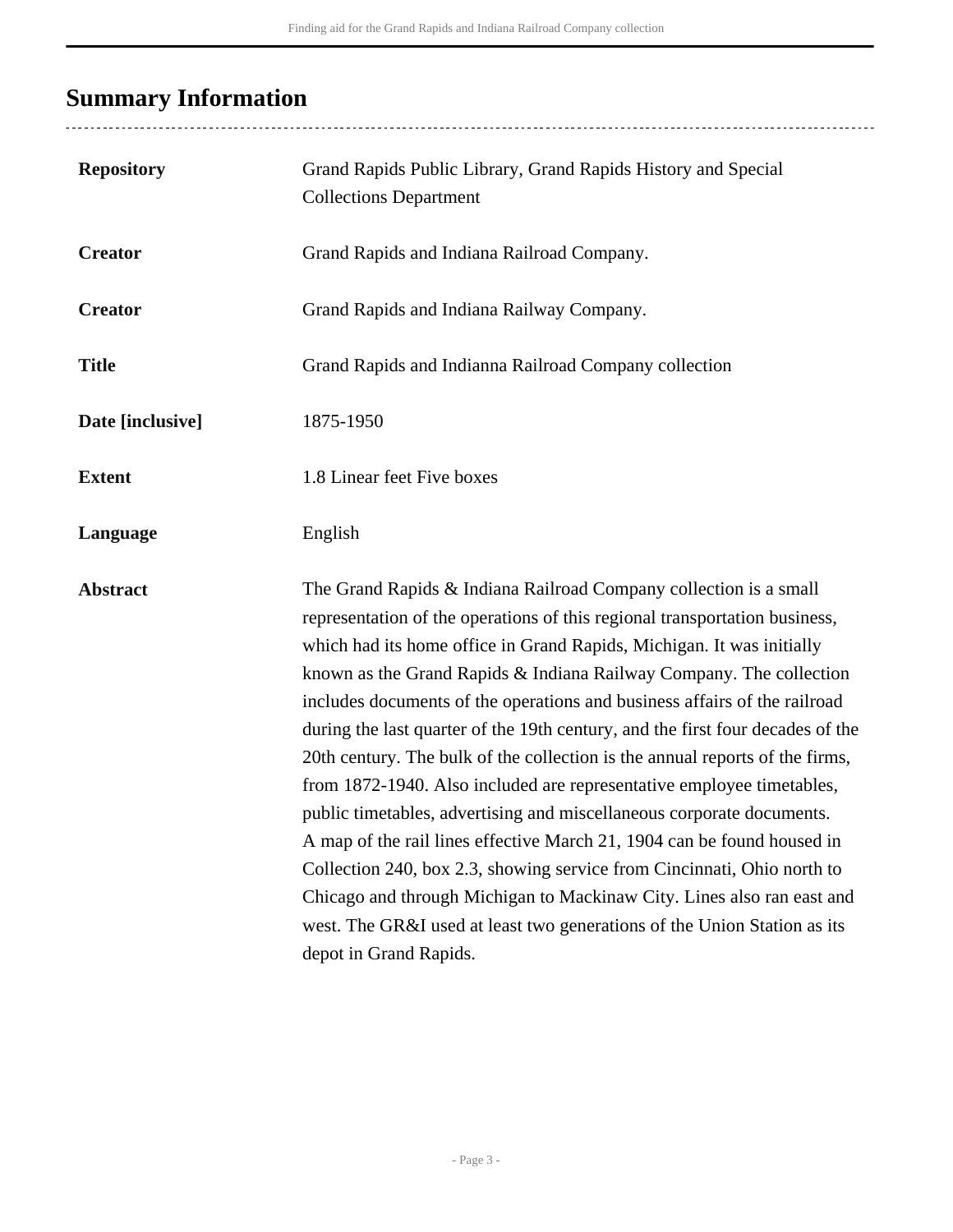# <span id="page-3-0"></span>**Biographical/Historical note**

The Grand Rapids & Indiana Railroad (GR&I) was begun by a group of businessmen in Hartford City, In. in 1854. Their goal was a road to the Michigan border, near Sturgis, to tap timber reserves. When they were unable to raise the necessary funding, the project was taken over by a group in Ft. Wayne, In.

The Ft. Wayne group's goal was a line from Ft. Wayne to a point on Michigan's Little Traverse Bay, also hoping to tap timber reserves. Financial problems and the Civil War prevented completion of any of the line until 1867, when the first 20 mile segment from Grand Rapids, Mi. north to Cedar Springs was opened.

Financial problems resurfaced in 1869. The Pennsylvania Railroad (PRR) saw the line as a feeder to its newly acquired right of way into Chicago via purchase of the Pittsburgh, Ft. Wayne & Chicago Railroad (PFW&C). The PRR set up the continental Improvement Company (Continental) to complete construction. For its efforts, the PRR received \$8 million in GR&I bonds, which gave the PRR full control of the GR&I.

Over the next four years Continental completed construction north from Cedar Springs to Petoskey, via Big Rapids, Cadillac, Elmira and Melrose. South of Grand Rapids, the link to Ft. Wayne was completed in October 1870. In 1871, the GR&I gained control of the Cincinnati, Richmond & Ft. Wayne Railroad. This road ran from Richmond, In. to Adams, In., which had trackage rights over the PFW&C, to reach Ft. Wayne.

On July 3, 1882, the GR&I opened the last link in its mainline from Petoskey to Mackinaw City, completing the 460-mile north-south line. By the early 1890's financial problems became severe and creditors foreclosed on the line in 1896. The PRR again came to the rescue, but began exerting greater influence over GR&I operations.

The financially reorganized road became the Grand Rapids & Indiana Railway. In 1920 the PRR administratively combined all its lines west of Pittsburgh into divisions of the parent road. Though the PRR maintained separate entries for the GR&I for another 20 years, this combination ended the GR&I's visibility as a separate entity.

For additional history see the draft paper by Lewis B. Clingman, included in the collection. [1/2002]

## <span id="page-3-1"></span>**Scope and Contents note**

Most noteworthy in the collection are the various annual reports, ranging from 1872 to 1940, and employee timetables for the period 1887 to 1919.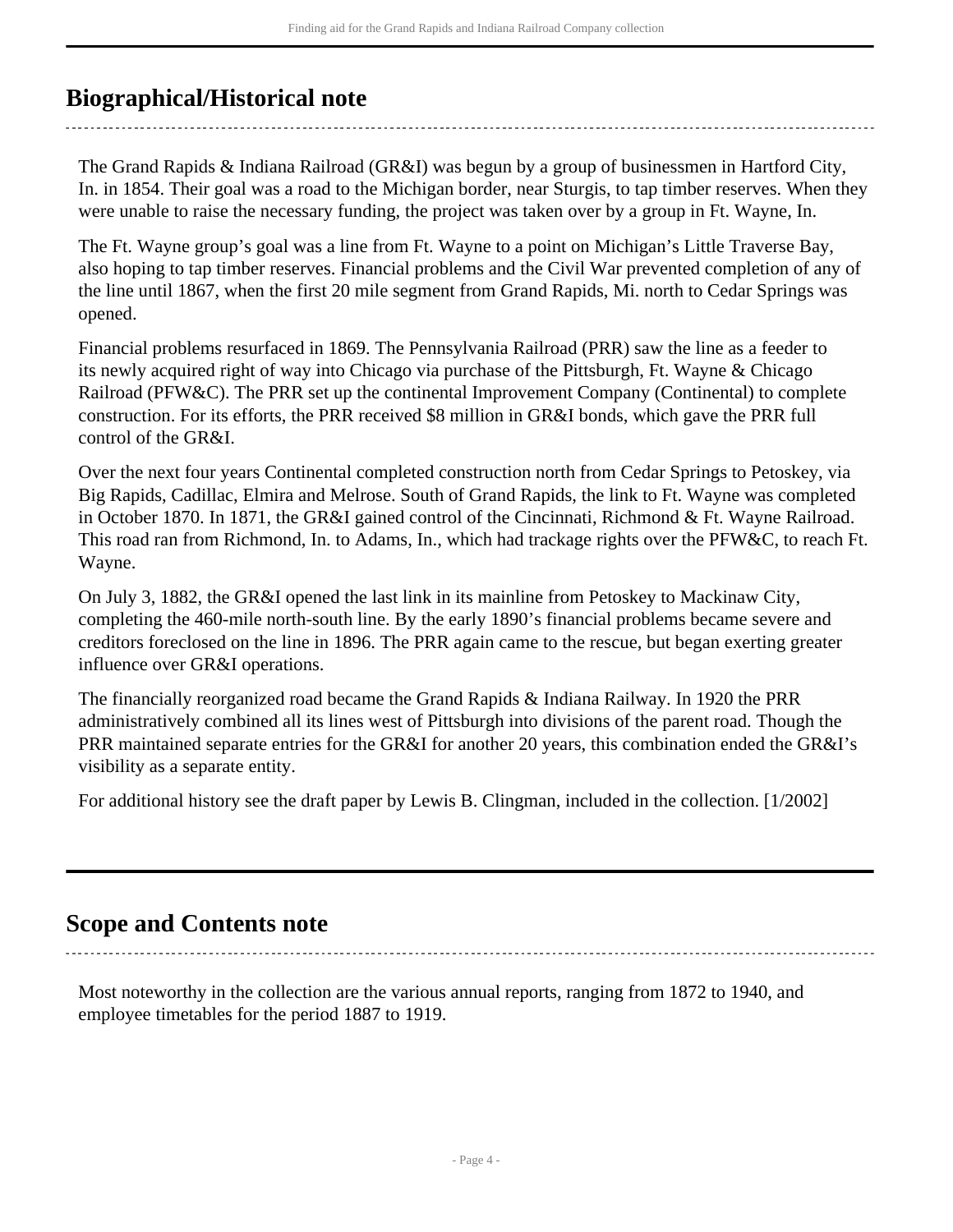The early annual reports give details on equipment and construction, as well as past accomplishments. The latter reports are primarily summarized accounting balance sheets. The remainder of the collection provides data on timetables, efforts by the GR&I to promote patronage by extolling the various recreational amenities in Northern Michigan and a small sampling of legal issues that face the railroad.

The collection provides unique insights into the operation of a turn-of-the century Michigan railroad. Since the GR&I operated under direct control of the PRR, however, most of the GR&I detailed records became part of the PRR records.

# <span id="page-4-0"></span>**Administrative Information**

### **Publication Information**

Grand Rapids Public Library, Grand Rapids History and Special Collections Department June 1996

#### **Immediate Source of Acquisition note**

Library purchase and unknown, accession numbers 00.000, 00.[1987].1

## <span id="page-4-1"></span>**Controlled Access Headings**

### **Corporate Name(s)**

- Grand Rapids and Indiana Railroad Company.
- Grand Rapids and Indiana Railway Company.

### **Genre(s)**

• business records

### **Geographic Name(s)**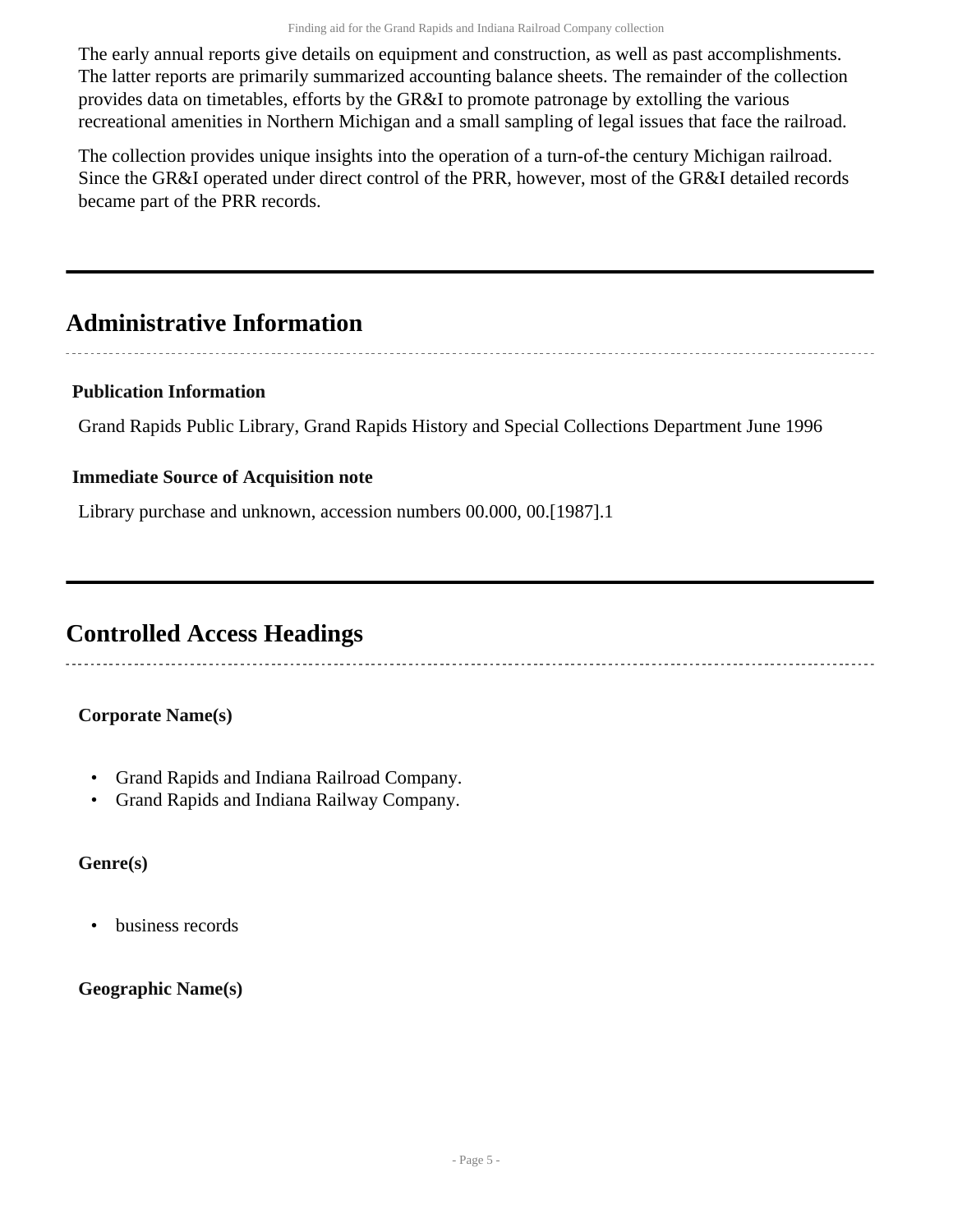• Grand Rapids (Mich.) -- History

## **Subject(s)**

• Railroads -- Michigan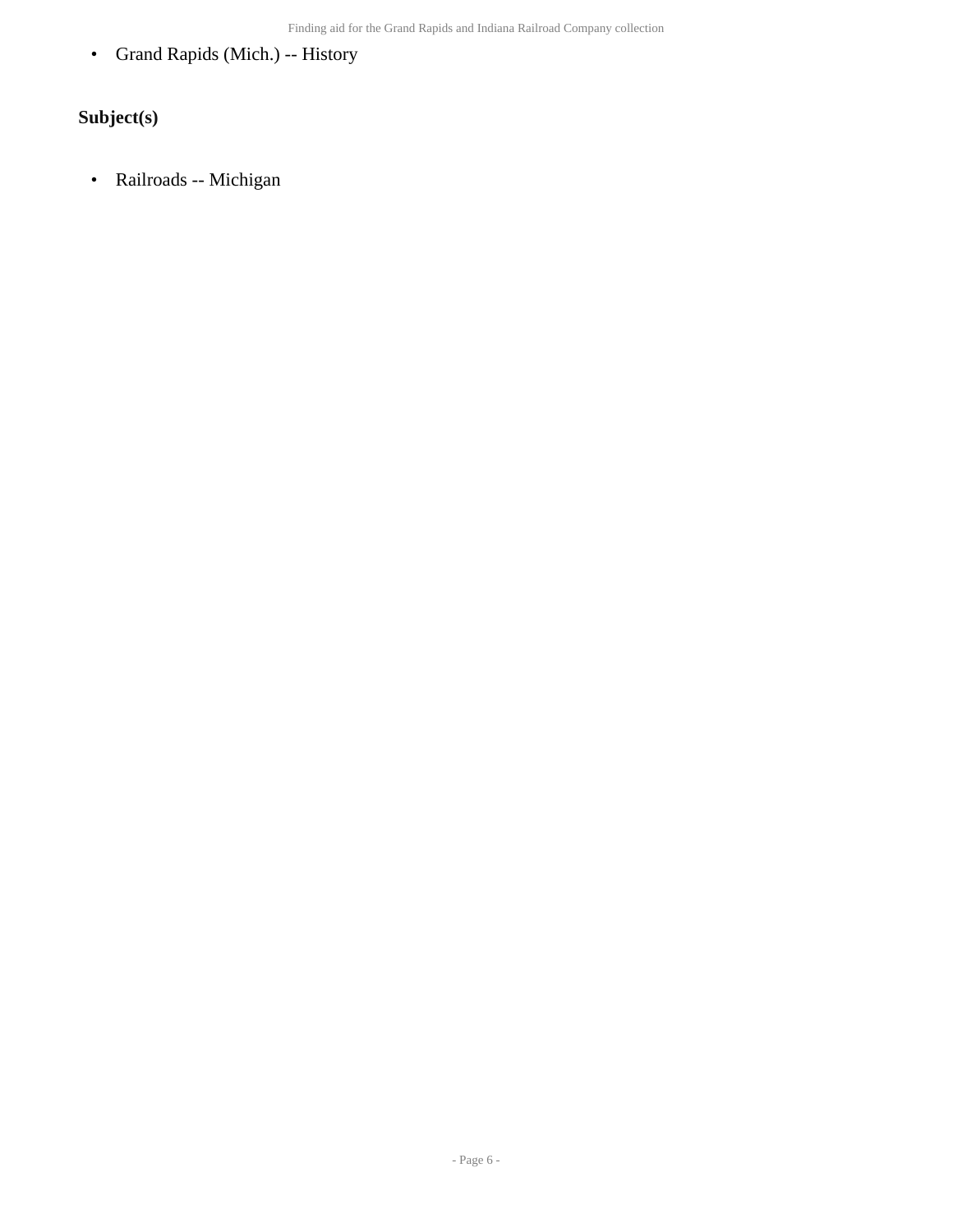# <span id="page-6-0"></span>**Collection Inventory**

#### <span id="page-6-1"></span>**Series I. Annual Reports. 1872-1940**

#### **Scope and Contents note**

Providing the bulk of this collection, annual reports from 1872 to 1940, incomplete, are found in the collection. There are years missing from the 1870s and 1880s, but the holdings for most of the later decades are complete.

|      | <b>Box</b>   | Folder           |
|------|--------------|------------------|
| 1872 | $1\,$        | $\mathbf{1}$     |
| 1873 | $\mathbf{1}$ | $\overline{2}$   |
| 1874 | $1\,$        | $\mathfrak{Z}$   |
| 1875 | $\mathbf 1$  | $\overline{4}$   |
| 1876 | $1\,$        | $\sqrt{5}$       |
| 1879 | $\mathbf{1}$ | $\sqrt{6}$       |
| 1885 | $\mathbf{1}$ | $\boldsymbol{7}$ |
| 1886 | $\mathbf 1$  | $8\,$            |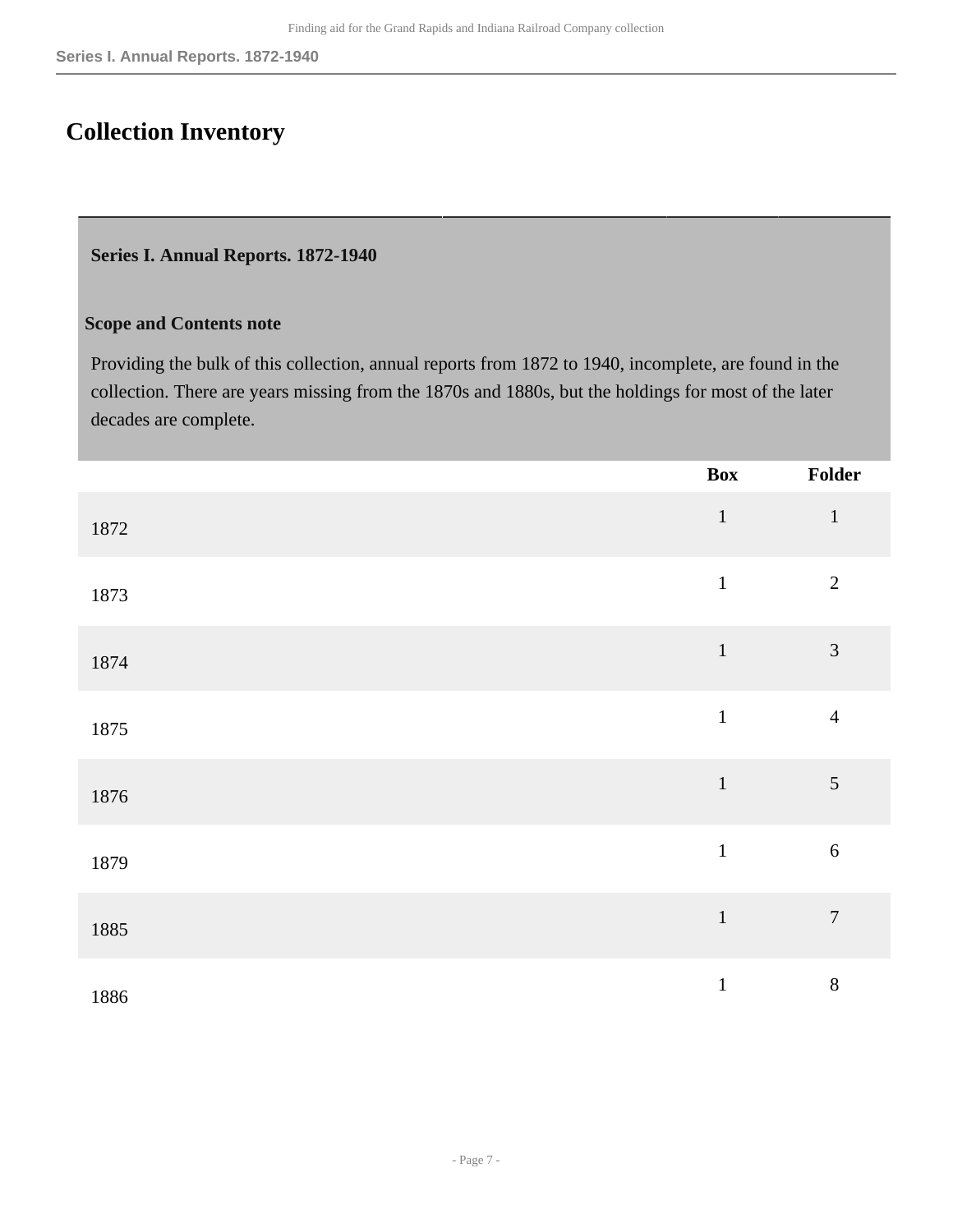| 1887 | $\,1\,$        | 9              |
|------|----------------|----------------|
| 1888 | $\,1$          | $10\,$         |
| 1889 | $\,1\,$        | $11\,$         |
| 1890 | $\,1$          | $12\,$         |
| 1891 | $\,1\,$        | 13             |
| 1893 | $\mathbf{1}$   | $14\,$         |
| 1895 | $\,1\,$        | 15             |
| 1896 | $\,1$          | $16\,$         |
| 1897 | $\mathbf 1$    | $17\,$         |
| 1898 | $\,1$          | $18\,$         |
| 1899 | $\vert$        | 19             |
| 1900 | $\sqrt{2}$     | $\mathbf{1}$   |
| 1901 | $\overline{c}$ | $\overline{2}$ |
| 1903 | $\overline{2}$ | $\overline{3}$ |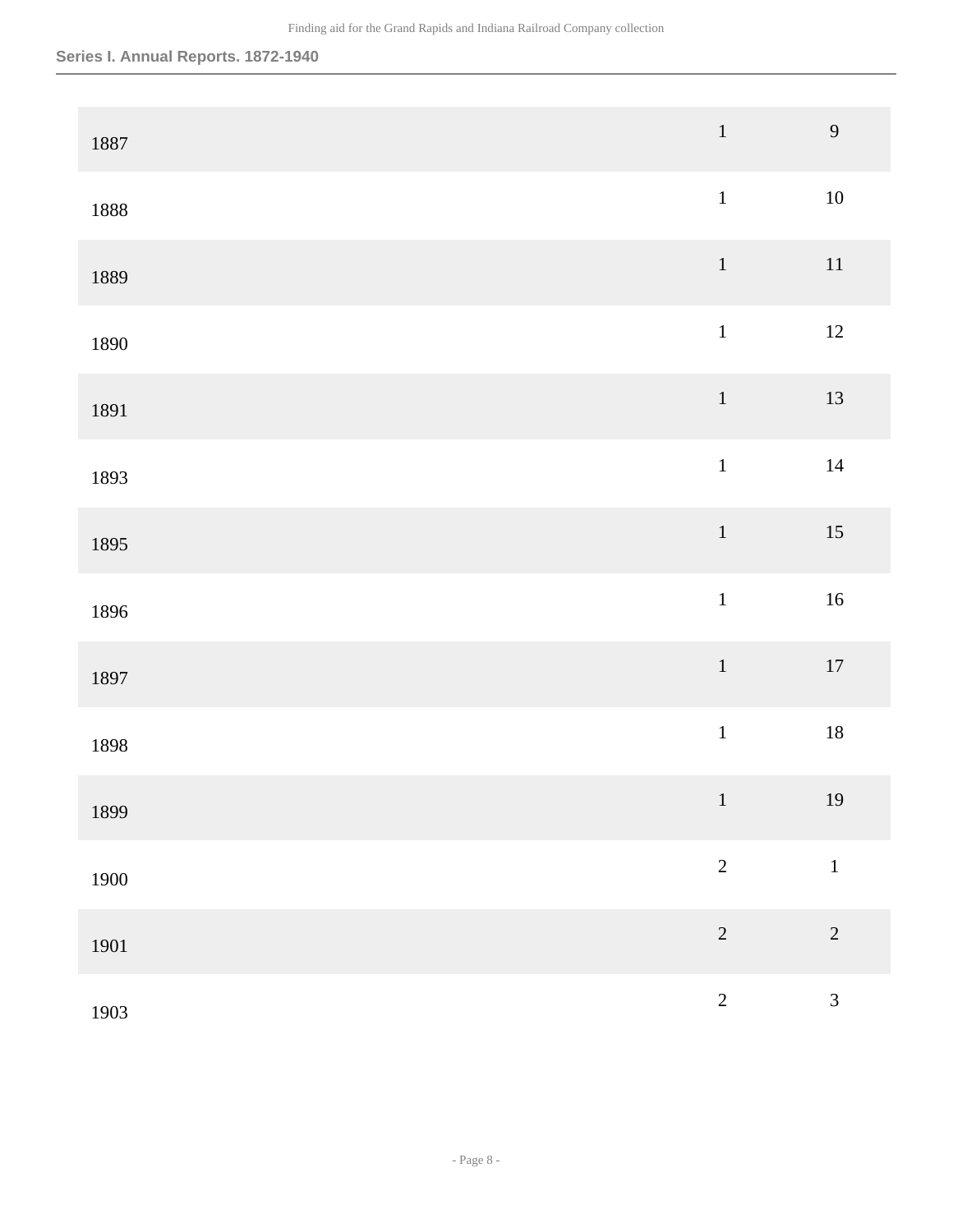| 1904 | $\overline{c}$ | $\overline{4}$   |
|------|----------------|------------------|
| 1905 | $\overline{c}$ | 5                |
| 1906 | $\sqrt{2}$     | $\sqrt{6}$       |
| 1907 | $\overline{2}$ | $\boldsymbol{7}$ |
| 1908 | $\sqrt{2}$     | $\,8\,$          |
| 1909 | $\overline{2}$ | 9                |
| 1910 | $\overline{c}$ | $10\,$           |
| 1911 | $\overline{2}$ | $11\,$           |
| 1912 | $\overline{c}$ | $12\,$           |
| 1913 | $\sqrt{2}$     | 13               |
| 1914 | $\overline{2}$ | 14               |
| 1915 | $\sqrt{2}$     | 15               |
| 1916 | $\sqrt{2}$     | $16\,$           |
| 1917 | $\overline{c}$ | $17\,$           |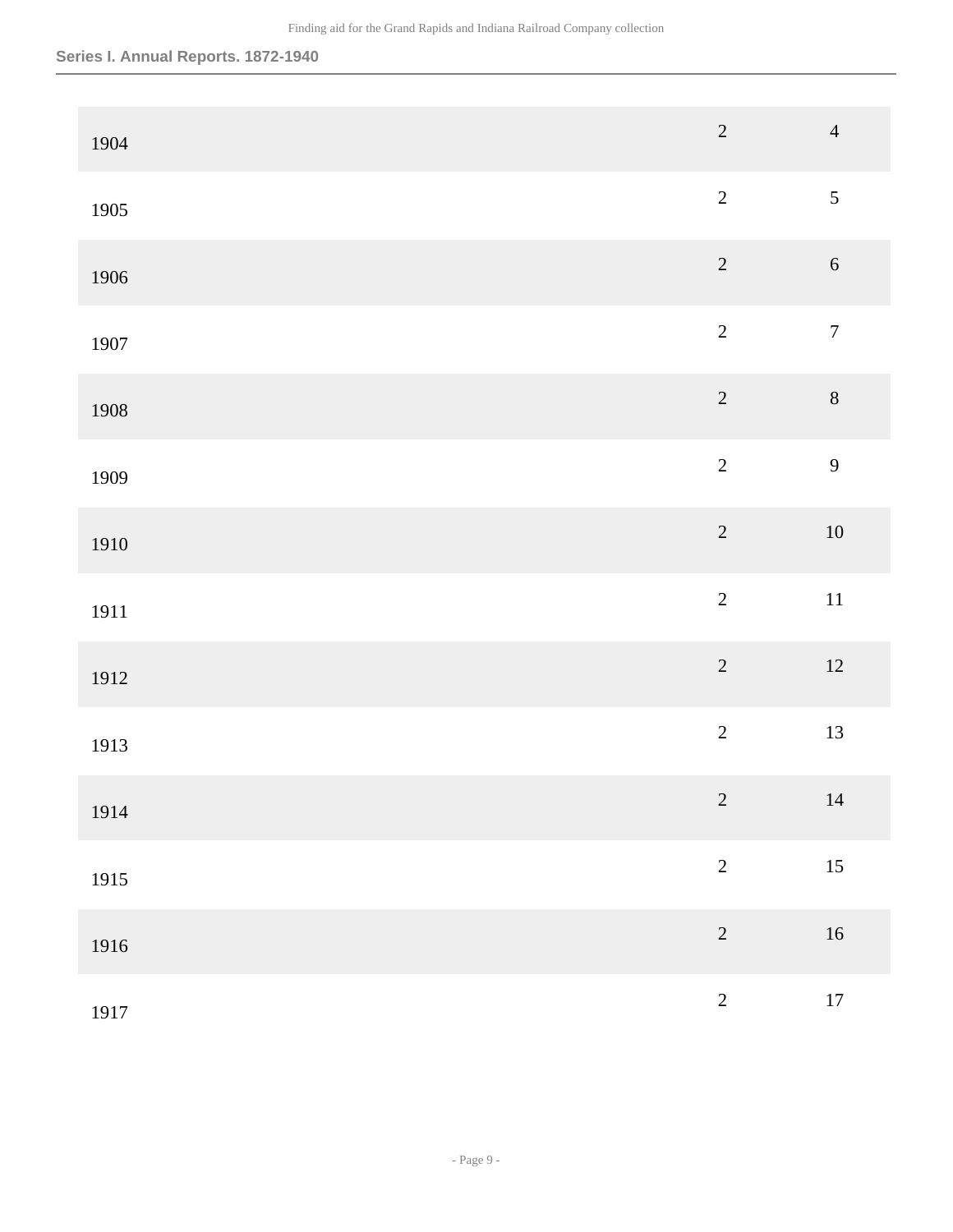| 1918 | $\overline{2}$ | $18\,$           |
|------|----------------|------------------|
| 1919 | $\overline{2}$ | 19               |
| 1920 | $\mathfrak{Z}$ | $\,1\,$          |
| 1921 | $\mathfrak{Z}$ | $\sqrt{2}$       |
| 1922 | $\mathfrak{Z}$ | $\mathfrak{Z}$   |
| 1925 | $\overline{3}$ | $\overline{4}$   |
| 1926 | $\mathfrak{Z}$ | $\mathfrak{S}$   |
| 1927 | $\overline{3}$ | $\sqrt{6}$       |
| 1928 | $\mathfrak{Z}$ | $\boldsymbol{7}$ |
| 1929 | $\mathfrak{Z}$ | $\,8\,$          |
| 1930 | $\mathfrak{Z}$ | 9 <sup>°</sup>   |
| 1931 | $\mathfrak{Z}$ | $10\,$           |
| 1932 | $\mathfrak{Z}$ | $11\,$           |
| 1933 | $\overline{3}$ | $12 \,$          |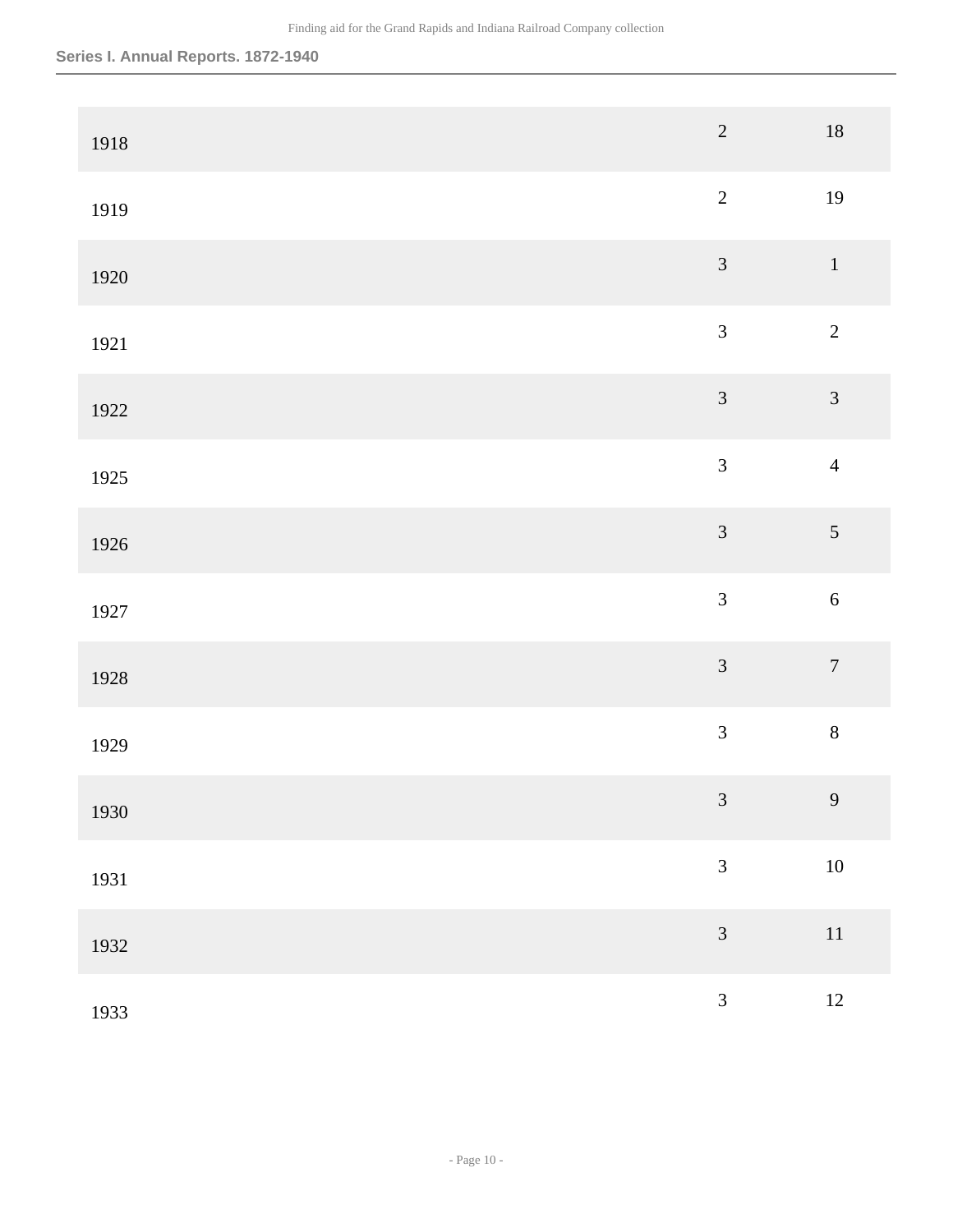**Series II. Employee Timetables, 1875-1899.**

<span id="page-10-0"></span>

| 1934                                          | 3              | 13             |
|-----------------------------------------------|----------------|----------------|
| 1935                                          | 3              | 14             |
| 1936                                          | $\mathfrak{Z}$ | 15             |
| 1937                                          | $\overline{3}$ | 16             |
| 1938                                          | 3              | 17             |
| 1939                                          | 3              | 18             |
| 1940                                          | 3              | 19             |
|                                               |                |                |
| Series II. Employee Timetables, 1875-1899.    |                |                |
| <b>Scope and Contents note</b>                |                |                |
| Scattered holdings, mostly for 1887 and 1889. |                |                |
|                                               | <b>Box</b>     | Folder         |
| System Timetable #13, Oct. 31, 1875 I(copy)   | $\overline{4}$ | $\mathbf{1}$   |
| Northern Division #58, June 26, 1887.         | $\overline{4}$ | $\mathbf{2}$   |
| Northern Division #59, Oct. 2, 1887.          | $\overline{4}$ | $\mathfrak{Z}$ |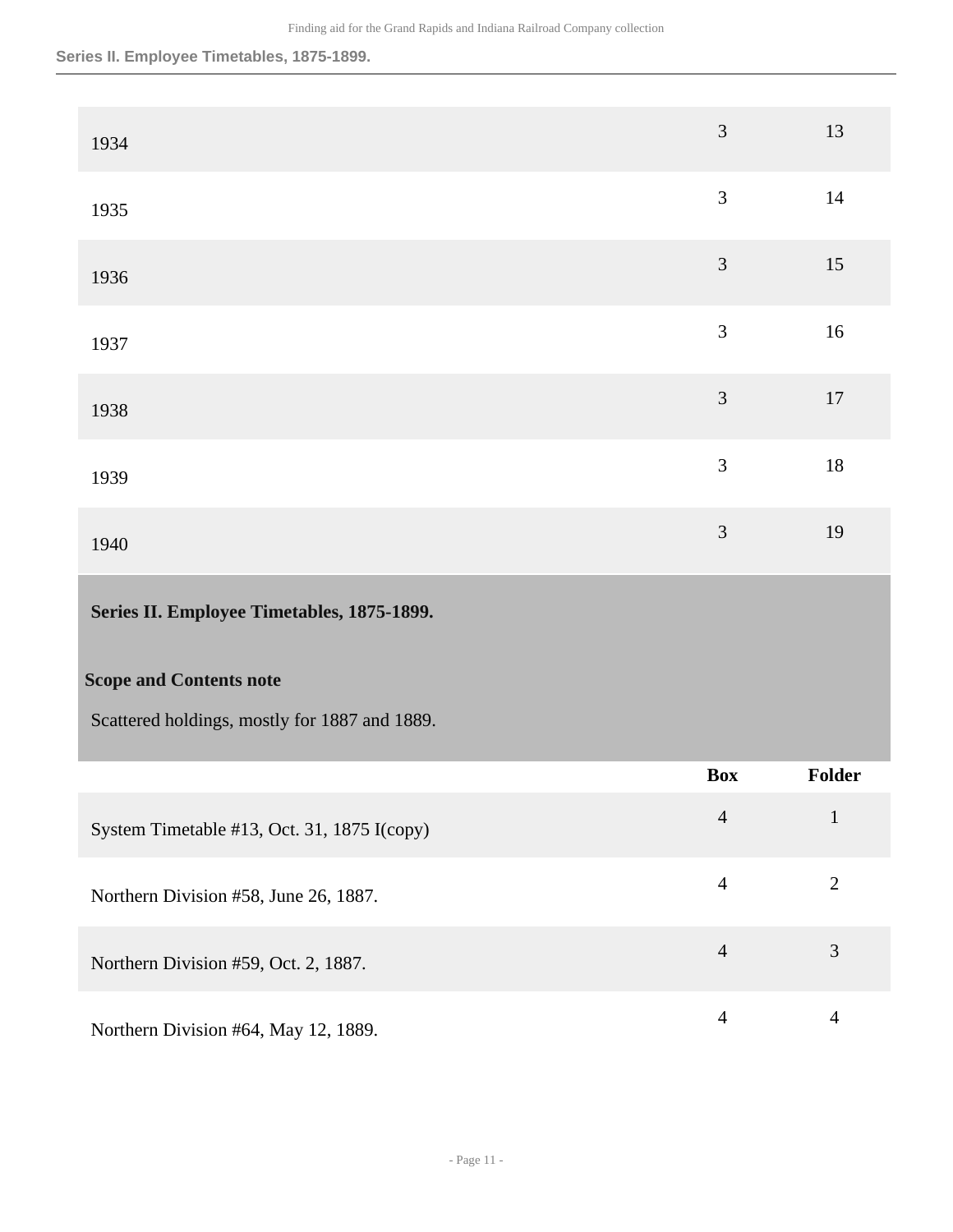#### **Series III. Public Timetables, 1915-1919.**

| Northern Division #65, June 16, 1889.     | $\overline{4}$ |   |
|-------------------------------------------|----------------|---|
| Southern Division #60, June 26, 1887      | 4              | 6 |
| Southern Division #61, Oct. 2, 1887.      | $\overline{4}$ |   |
| Series III. Public Timetables, 1915-1919. |                |   |

### <span id="page-11-0"></span>**Scope and Contents note**

Includes a handful of examples from 1915 to 1919.

<span id="page-11-1"></span>

|                                           | <b>Box</b>     | <b>Folder</b> |
|-------------------------------------------|----------------|---------------|
| Fall Schedules, Nov. 7, 1915.             | $\overline{4}$ | $8\,$         |
| Grand Rapids to Pittsburgh, Nov. 7, 1915. | $\overline{4}$ | 9             |
| "36 Hours to Florida", Nov. 22, 1915.     | $\overline{4}$ | 10            |
| Summer Schedules, June 25, 1916.          | $\overline{4}$ | 11            |
| U.S.R.A. Form 1, Nov. 21, 1918.           | $\overline{4}$ | 12            |
| U.S.R.A. Form 1, Mar. 1, 1919.            | $\overline{4}$ | 13            |
| U.S.R.A. Form 2, Aug. 1, 1919.            | $\overline{4}$ | 14            |
| <b>Series IV. Business Documents</b>      |                |               |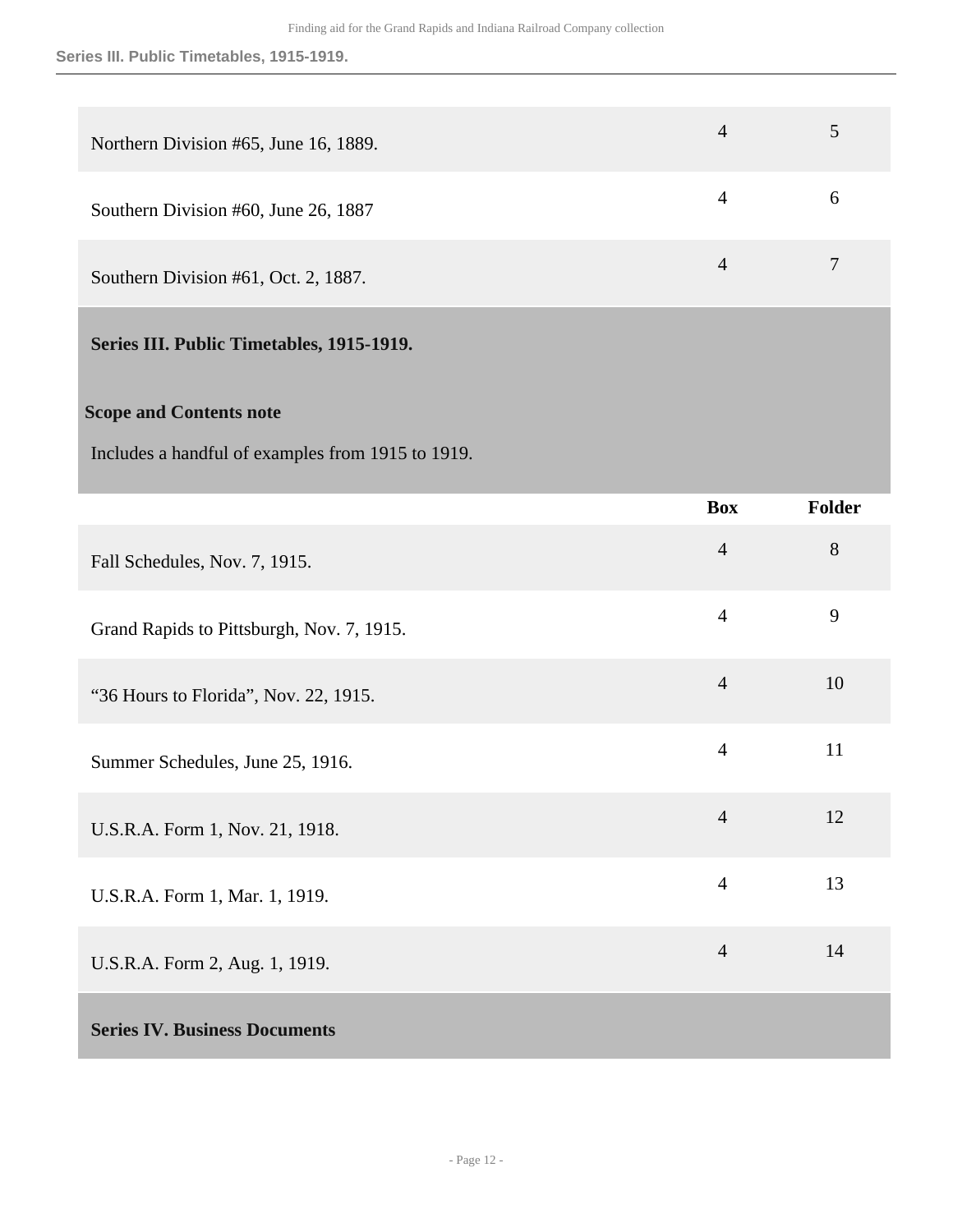#### **Scope and Contents note**

Included are a small group of documents and publications, with the largest representation being in the rules and regulations.

#### **Subseries A. Annual Passes, 1917-1919.**

|                                               | <b>Box</b>     | <b>Folder</b>  |
|-----------------------------------------------|----------------|----------------|
| GR&I 1917, 1919 and USRA 1919                 | $\overline{4}$ | 15             |
| Rules, 1875-1910.                             |                |                |
|                                               | <b>Box</b>     | <b>Folder</b>  |
| Rules & Regulations 1875 (copy)               | $\overline{4}$ | 16             |
| Book of Rules 1893, updated to Apr. 15, 1895. | $\overline{4}$ | 17             |
| Book of Rules 1910, effective May 29, 1910.   | $\overline{4}$ | 18             |
| Subseries B. Tax Documents, 1873?, 1906.      |                |                |
|                                               | <b>Box</b>     | <b>Folder</b>  |
| Land Grant Taxation, 1873?                    | 5              | $\mathbf{1}$   |
| Tax Assessment Case, 1906.                    | 5              | $\overline{2}$ |
| Subseries C. Mutual Benefit Assoc., 1882.     |                |                |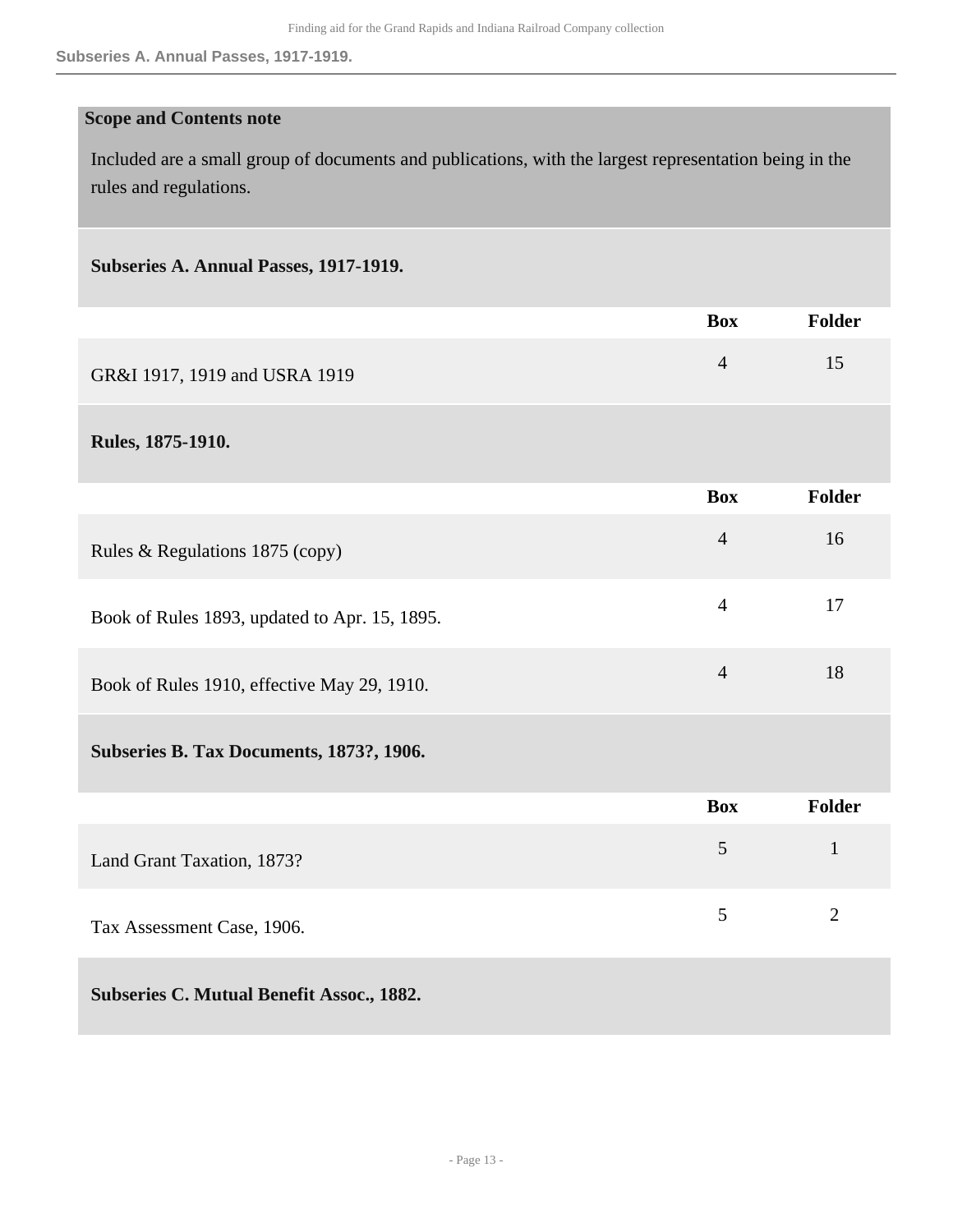**Subseries D. LEASE, 1920.**

<span id="page-13-0"></span>

|                                                                            | <b>Box</b> | Folder         |
|----------------------------------------------------------------------------|------------|----------------|
| Proceedings of Fifth Annual Convention, May 17, 1882.                      | 5          | 3              |
| Subseries D. LEASE, 1920.                                                  |            |                |
|                                                                            | <b>Box</b> | Folder         |
| Proposed Lease to PRR, 1920.                                               | 5          | $\overline{4}$ |
| Series V. Ephemera. Brochures, Advertising, 1874-1912.                     |            |                |
| <b>Scope and Contents note</b>                                             |            |                |
| Mostly related to summer holiday and resort travel, including advertising. |            |                |
|                                                                            | <b>Box</b> | Folder         |
| One Million Acres of Land for Sale, 1874.                                  | 5          | 5              |
| Guide to Health Pleasure Resorts, 1879.                                    | 5          | 6              |
| N. Michigan Lakes & Summer Resorts, 1881.                                  | 5          | $\overline{7}$ |
| N. Michigan Lakes & Summer Resorts, 1882.                                  | 5          | 8              |
| Half Million Acres of Lands for Sale, 1883.                                | 5          | 9              |
| Where to Go Fishing, 1897.                                                 | 5          | 10             |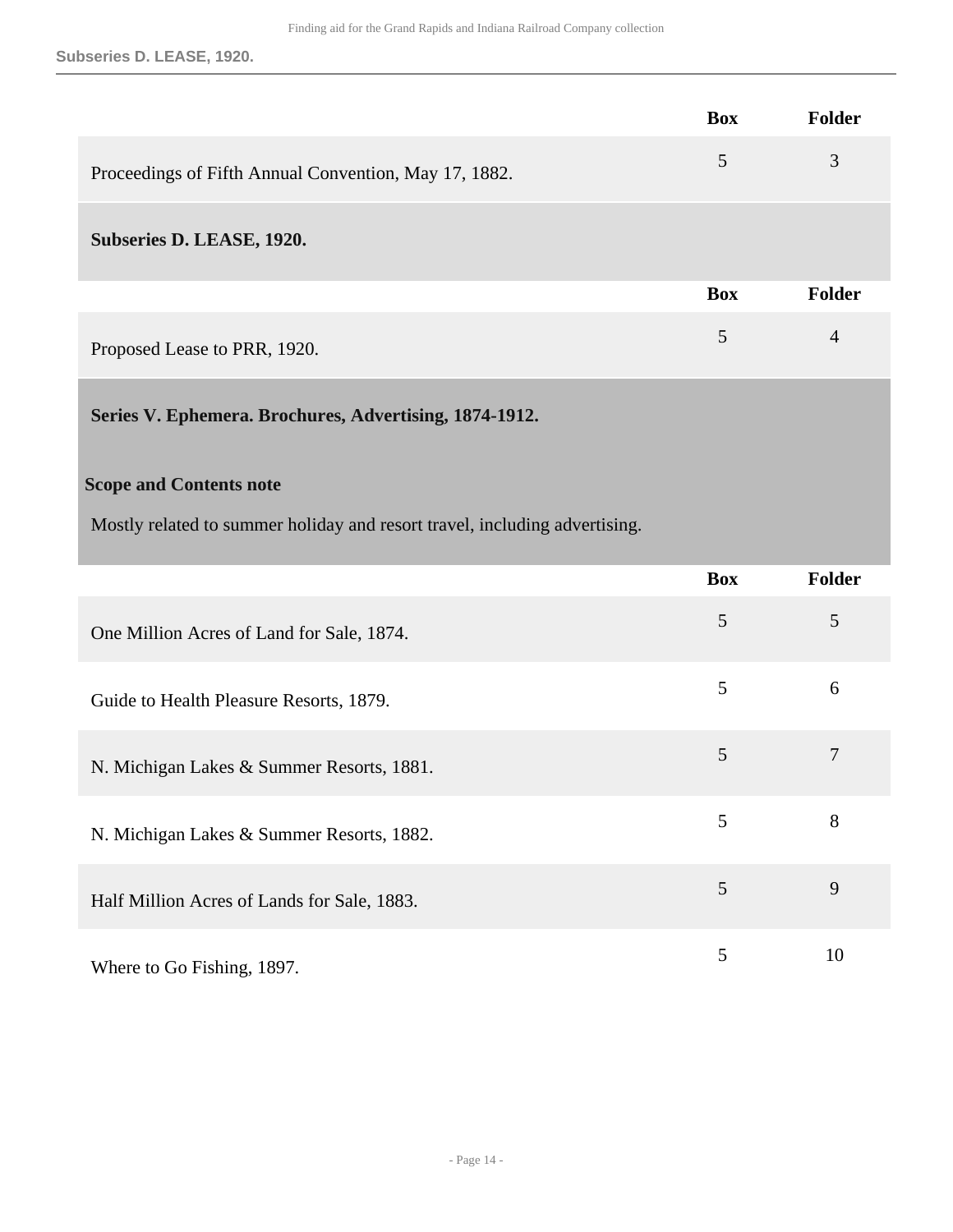**Series VI. Miscellaneous Documents, 1870's, 1907.**

| Where to Go Fishing, 1903.  | 5 | 11 |
|-----------------------------|---|----|
| Michigan IN Summer 1903.    | 5 | 12 |
| Michigan In Summer 1904.    | 5 | 13 |
| Michigan In Summer 1905.    | 5 | 14 |
| Michigan in Summer, 1910.   | 5 | 15 |
| Indian Play-Hiawatha, 1912. | 5 | 16 |

### <span id="page-14-0"></span>**Series VI. Miscellaneous Documents, 1870's, 1907.**

|                                                                                | <b>Box</b> | <b>Folder</b> |
|--------------------------------------------------------------------------------|------------|---------------|
| Conductor's Memoranda, 1870s                                                   | 5          | 17            |
| Summary of Michigan Statutes on Railroads as Common Carriers, Sept.<br>1907.   | 5          | 18            |
| Excursion ticket, Thanksgiving, 1912.                                          | 5          | 19            |
| Governor Henry H. Crapo letters, 1866.                                         | 5          | 20            |
| Newspaper articles, 1910-1929 [found in collection May 2002 source<br>unknown] | 5          | 21            |